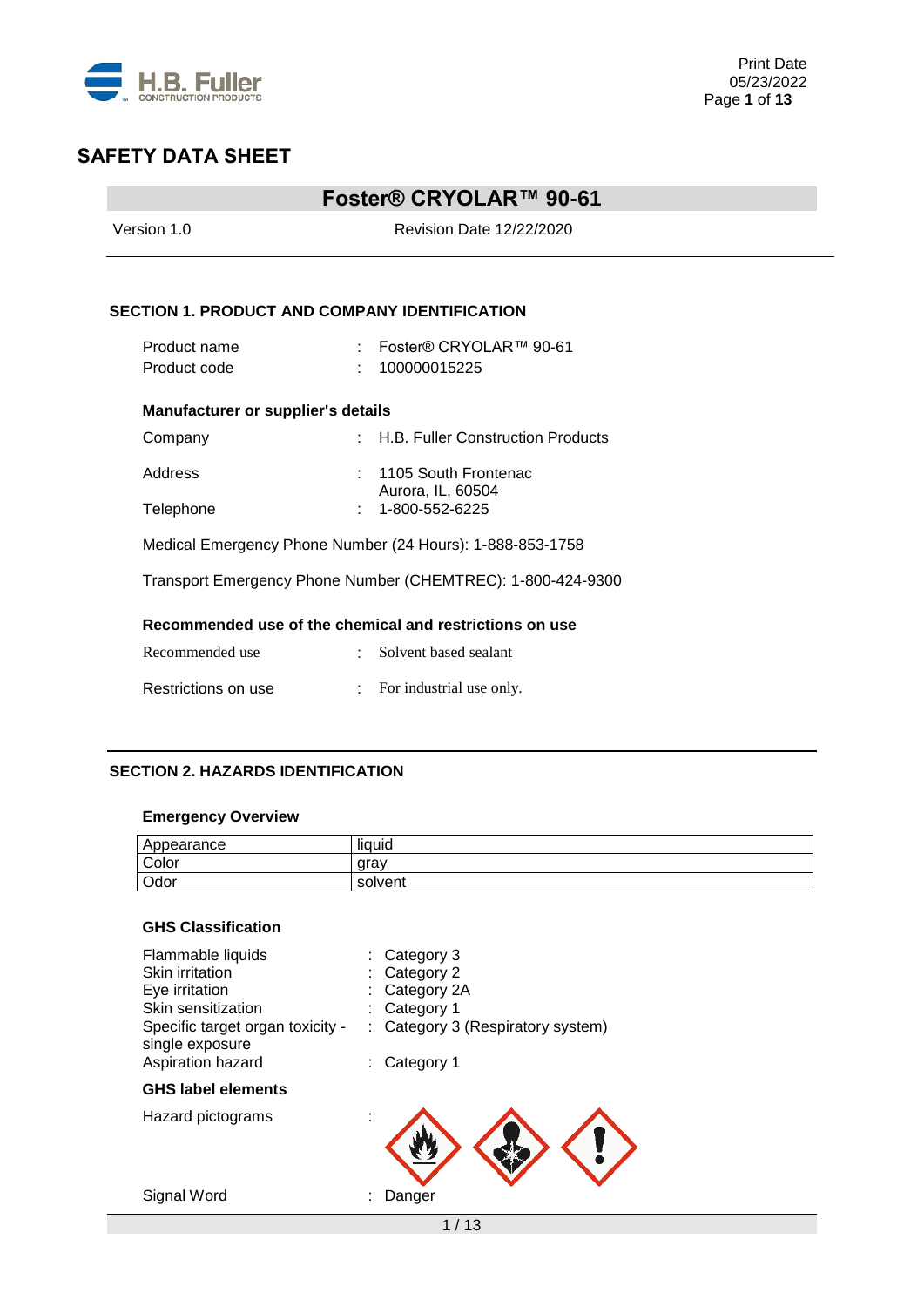

## **Foster® CRYOLAR™ 90-61**

Version 1.0 Revision Date 12/22/2020

#### **Hazard Statements:**

H226 Flammable liquid and vapor. H304 May be fatal if swallowed and enters airways. H315 Causes skin irritation. H317 May cause an allergic skin reaction. H319 Causes serious eye irritation. H335 May cause respiratory irritation.

#### **Precautionary Statements:**

**Prevention:** P210 Keep away from heat/ sparks/ open flames/ hot surfaces. No smoking. P233 Keep container tightly closed. P240 Ground/bond container and receiving equipment. P241 Use explosion-proof electrical/ ventilating/ lighting/ equipment. P242 Use only non-sparking tools. P243 Take precautionary measures against static discharge. P261 Avoid breathing dust/ fume/ gas/ mist/ vapors/ spray. P264 Wash skin thoroughly after handling. P271 Use only outdoors or in a wellventilated area. P272 Contaminated work clothing must not be allowed out of the workplace. P280 Wear protective gloves/ eye protection/ face protection.

**Response:** P301 + P310 IF SWALLOWED: Immediately call a POISON CENTER/ doctor. P303 + P361 + P353 IF ON SKIN (or hair): Take off immediately all contaminated clothing. Rinse skin with water/ shower. P304 + P340 + P312 IF INHALED: Remove person to fresh air and keep comfortable for breathing. Call a POISON CENTER/ doctor if you feel unwell. P305 + P351 + P338 IF IN EYES: Rinse cautiously with water for several minutes. Remove contact lenses, if present and easy to do. Continue rinsing. P331 Do NOT induce vomiting. P333 + P313 If skin irritation or rash occurs: Get medical advice/ attention. P337 + P313 If eye irritation persists: Get medical advice/ attention. P362 Take off contaminated clothing and wash before reuse. P370 + P378 In case of fire: Use dry sand, dry chemical or alcohol-resistant foam to extinguish.

**Storage:** P403 + P233 Store in a well-ventilated place. Keep container tightly closed. P403 + P235 Store in a well-ventilated place. Keep cool. P405 Store locked up.

**Disposal:** P501 Dispose of contents/ container to an approved waste disposal plant.

#### **Potential Health Effects**

**Carcinogenicity:**

| <b>IARC</b> | Group 1: Carcinogenic to humansDuring normal handling of the<br>will not present a cancer exposure risk.                                                                                                                             | product, this substance is encapsulated within the product and                                                                       |  |
|-------------|--------------------------------------------------------------------------------------------------------------------------------------------------------------------------------------------------------------------------------------|--------------------------------------------------------------------------------------------------------------------------------------|--|
|             | Quartz (SiO2)                                                                                                                                                                                                                        | 14808-60-7                                                                                                                           |  |
|             | and will not present a cancer exposure risk.                                                                                                                                                                                         | Group 2B: Possibly carcinogenic to humansDuring normal handling<br>of the product, this substance is encapsulated within the product |  |
|             | titanium dioxide                                                                                                                                                                                                                     | 13463-67-7                                                                                                                           |  |
|             | cumene                                                                                                                                                                                                                               | 98-82-8                                                                                                                              |  |
| <b>OSHA</b> |                                                                                                                                                                                                                                      | No component of this product present at levels greater than or                                                                       |  |
| <b>NTP</b>  | equal to 0.1% is on OSHA's list of regulated carcinogens.<br>Known to be human carcinogenDuring normal handling of the<br>product, this substance is encapsulated within the product and<br>will not present a cancer exposure risk. |                                                                                                                                      |  |
|             | Quartz (SiO2)                                                                                                                                                                                                                        | 14808-60-7                                                                                                                           |  |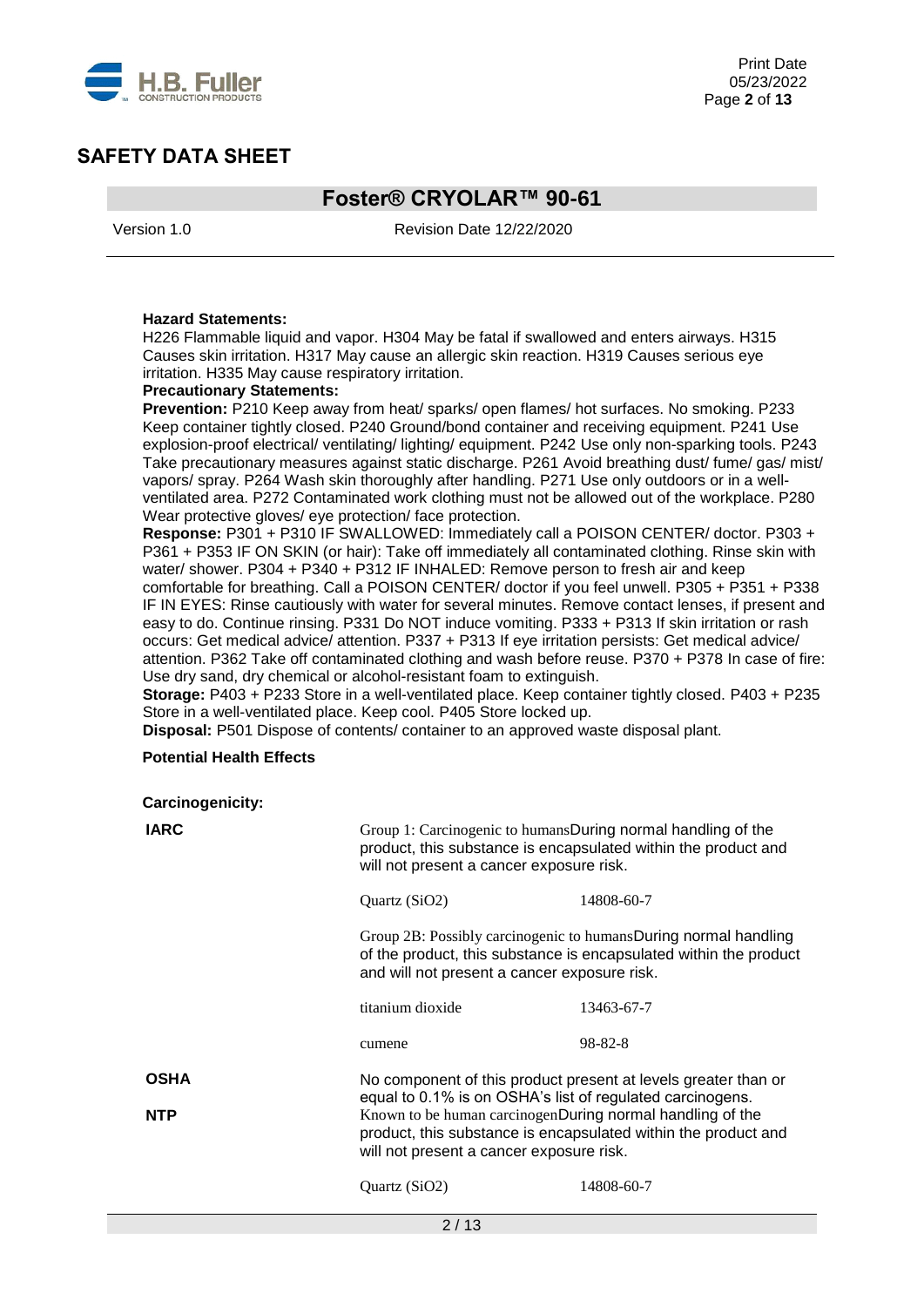

## **Foster® CRYOLAR™ 90-61**

Version 1.0 Revision Date 12/22/2020

Reasonably anticipated to be a human carcinogenDuring normal handling of the product, this substance is encapsulated within the product and will not present a cancer exposure risk.

cumene 98-82-8

#### **SECTION 3. COMPOSITION/INFORMATION ON INGREDIENTS**

Substance / Mixture : Mixture

#### **Hazardous ingredients**

| Chemical name                                      | CAS-No.       | Concentration [%] |
|----------------------------------------------------|---------------|-------------------|
| calcium carbonate                                  | 471-34-1      | $20 - 30$         |
| 1,2,4-trimethylbenzene                             | $95 - 63 - 6$ | $10 - 20$         |
| Mica                                               | 12001-26-2    | $1 - 5$           |
| Stoddard solvent                                   | 8052-41-3     | $1 - 5$           |
| mesitylene                                         | 108-67-8      | $1 - 5$           |
| titanium dioxide                                   | 13463-67-7    | $1 - 5$           |
| Wollastonite (Ca(SiO3))                            | 13983-17-0    | $1 - 5$           |
| cumene                                             | $98 - 82 - 8$ | $1 - 5$           |
| xylene                                             | 1330-20-7     | $1 - 5$           |
| diethylbenzene                                     | 25340-17-4    | $1 - 5$           |
| 2-(propyloxy) ethanol                              | 2807-30-9     | $1 - 5$           |
| bis(1,2,2,6,6-pentamethyl-4-piperidyl) sebacate    | 41556-26-7    | $0.1 - 1$         |
| Quartz (SiO2)                                      | 14808-60-7    | $0.1 - 1$         |
| methyl 1,2,2,6,6-pentamethyl-4-piperidyl sebacate  | 82919-37-7    | $0.1 - 1$         |
| Actual concentration is withheld as a trade secret |               |                   |

**SECTION 4. FIRST AID MEASURES**

| General advice          | : Show this material safety data sheet to the doctor in<br>attendance.                                                                                                    |
|-------------------------|---------------------------------------------------------------------------------------------------------------------------------------------------------------------------|
| If inhaled              | $\pm$ Move to fresh air.<br>If symptoms persist, call a physician.                                                                                                        |
| In case of skin contact | : Wash off with soap and water.<br>Get medical attention if irritation develops and persists.                                                                             |
| In case of eye contact  | : Flush eyes with water at least 15 minutes. Get medical<br>attention if eye irritation develops or persists.                                                             |
| If swallowed            | : Do NOT induce vomiting.<br>If victim is fully conscious, give a cupful of water.<br>Never give anything by mouth to an unconscious person.<br>Obtain medical attention. |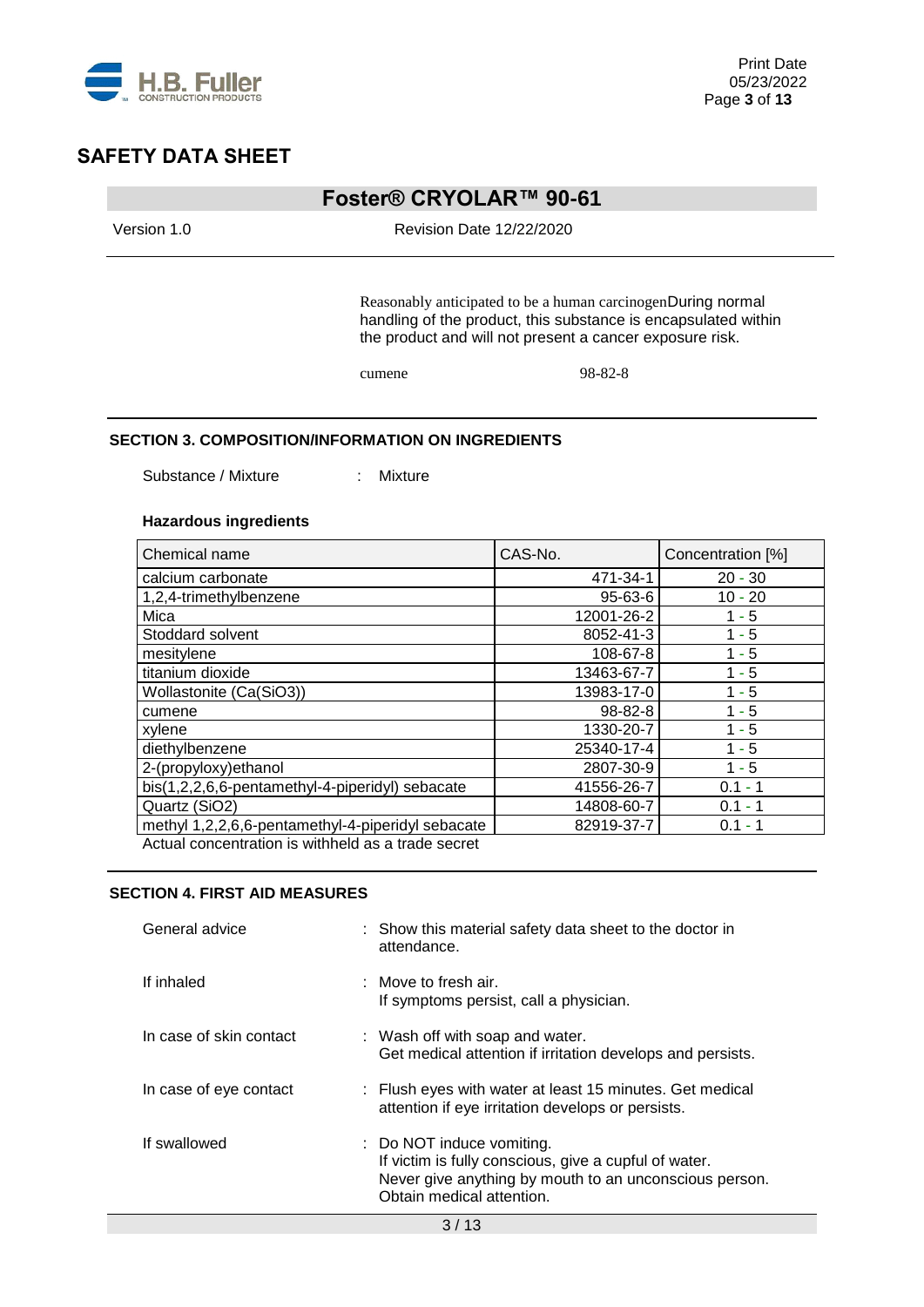

# **Foster® CRYOLAR™ 90-61**

Version 1.0 Revision Date 12/22/2020

### **SECTION 5. FIRE-FIGHTING MEASURES**

| Suitable extinguishing media                      | : Use water spray, alcohol-resistant foam, dry chemical or<br>carbon dioxide.                          |
|---------------------------------------------------|--------------------------------------------------------------------------------------------------------|
| Specific hazards during fire<br>fighting          | : Cool closed containers exposed to fire with water spray.                                             |
| Special protective equipment<br>for fire-fighters | : In the event of fire, wear self-contained breathing apparatus.<br>Use personal protective equipment. |

### **SECTION 6. ACCIDENTAL RELEASE MEASURES**

| Personal precautions,<br>protective equipment and<br>emergency procedures | : Remove all sources of ignition.<br>Beware of vapors accumulating to form explosive<br>concentrations. Vapors can accumulate in low areas.<br>Refer to protective measures listed in sections 7 and 8. |
|---------------------------------------------------------------------------|---------------------------------------------------------------------------------------------------------------------------------------------------------------------------------------------------------|
| Environmental precautions                                                 | : Prevent spreading over a wide area (e.g., by containment or<br>oil barriers).                                                                                                                         |
| Methods and materials for<br>containment and cleaning up                  | : Soak up with inert absorbent material.<br>Sweep up and shovel into suitable containers for disposal.<br>Non-sparking tools should be used.                                                            |

### **SECTION 7. HANDLING AND STORAGE**

| Local/Total ventilation     | : Use only with adequate ventilation.                                                                                                                                                                                                                                                                         |
|-----------------------------|---------------------------------------------------------------------------------------------------------------------------------------------------------------------------------------------------------------------------------------------------------------------------------------------------------------|
| Advice on safe handling     | : Avoid inhalation of vapor or mist.<br>Do not use in areas without adequate ventilation.<br>Keep away from fire, sparks and heated surfaces.<br>Keep container closed when not in use.<br>Take precautionary measures against static discharges.                                                             |
| Conditions for safe storage | : Take measures to prevent the build up of electrostatic charge.<br>Use explosion-proof equipment.<br>Keep containers tightly closed in a dry, cool and well-<br>ventilated place.<br>Keep away from sources of ignition - No smoking.<br>Solvent vapors are heavier than air and may spread along<br>floors. |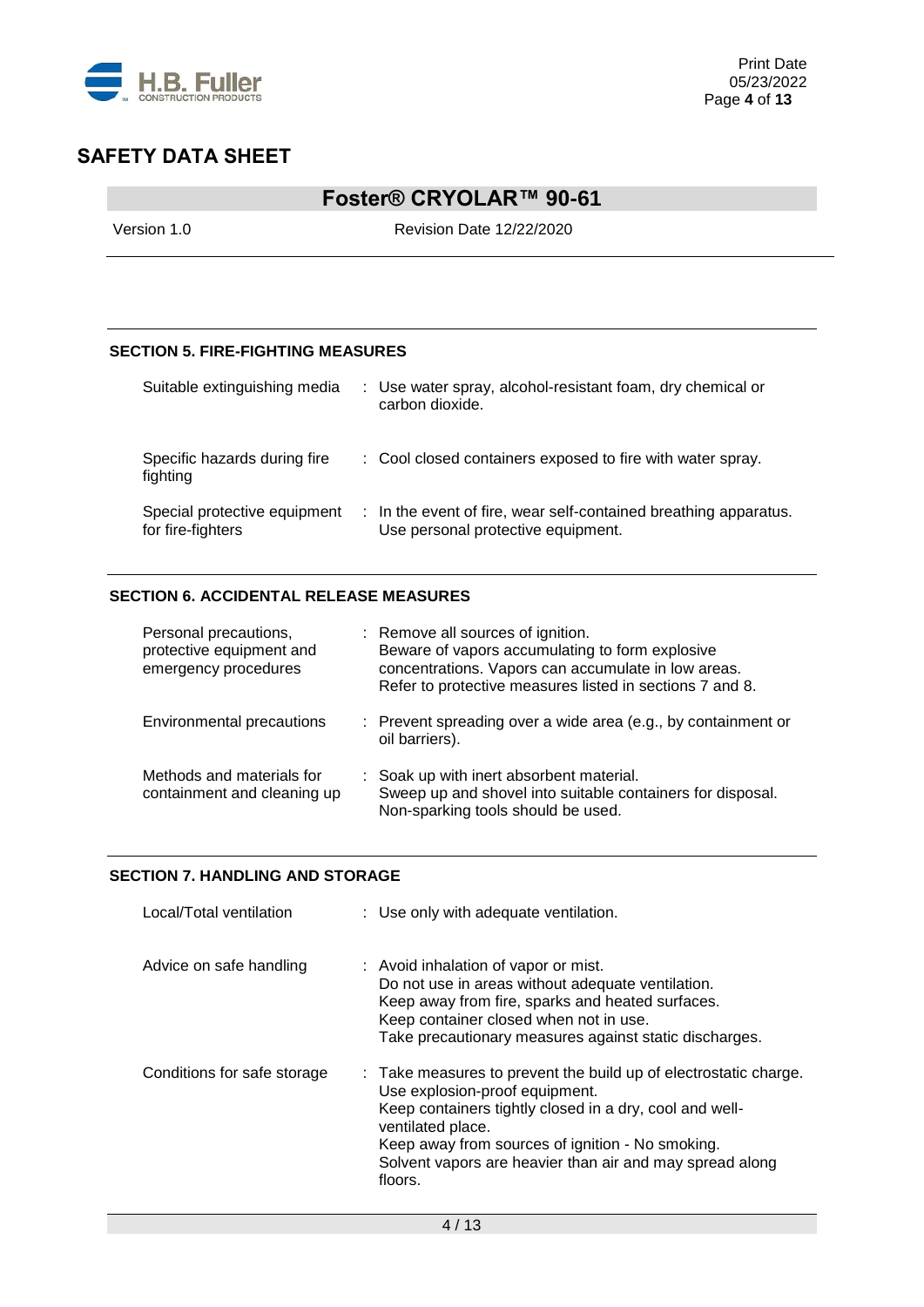

## **Foster® CRYOLAR™ 90-61**

Version 1.0 Revision Date 12/22/2020

Materials to avoid : Strong oxidizing agents

### **SECTION 8. EXPOSURE CONTROLS/PERSONAL PROTECTION**

### **Ingredients with workplace control parameters**

| Components              | CAS-No.    | Value type<br>(Form of<br>exposure)                 | Control<br>parameters /<br>Permissible<br>concentration | <b>Basis</b>     |
|-------------------------|------------|-----------------------------------------------------|---------------------------------------------------------|------------------|
| calcium carbonate       | 471-34-1   | PEL (Total<br>dust)                                 | 10 mg/m3                                                | <b>CAL PEL</b>   |
|                         |            | PEL<br>(respirable<br>dust fraction)                | $5 \text{ mg/m}$                                        | <b>CAL PEL</b>   |
| Mica                    | 12001-26-2 | <b>TWA</b><br>(Respirable<br>particulate<br>matter) | $3$ mg/m $3$                                            | <b>ACGIH</b>     |
|                         |            | <b>TWA (Dust)</b>                                   | 20 Million<br>particles per cubic<br>foot               | OSHA Z-3         |
|                         |            | <b>TWA</b><br>(Respirable<br>fraction)              | $3$ mg/m $3$                                            | OSHA P0          |
|                         |            | <b>TWA</b><br>(Respirable)                          | $3$ mg/m $3$                                            | <b>NIOSH REL</b> |
| Stoddard solvent        | 8052-41-3  | <b>TWA</b>                                          | 100 ppm                                                 | <b>ACGIH</b>     |
|                         |            | <b>TWA</b>                                          | 350 mg/m3                                               | <b>NIOSH REL</b> |
|                         |            | C                                                   | 1,800 mg/m3                                             | <b>NIOSH REL</b> |
|                         |            | <b>TWA</b>                                          | 500 ppm<br>2,900 mg/m3                                  | OSHA Z-1         |
|                         |            | <b>TWA</b>                                          | 100 ppm<br>525 mg/m3                                    | OSHA P0          |
| titanium dioxide        | 13463-67-7 | <b>TWA</b>                                          | 10 mg/m3                                                | <b>ACGIH</b>     |
|                         |            | TWA (total<br>dust)                                 | 15 mg/m3                                                | OSHA Z-1         |
|                         |            | TWA (Total)                                         | 10 mg/m3                                                | OSHA P0          |
|                         |            | <b>TWA (Total</b><br>dust)                          | 10 mg/m3                                                | <b>OSHA PO</b>   |
| Wollastonite (Ca(SiO3)) | 13983-17-0 | <b>TWA</b><br>(Inhalable<br>particulate<br>matter)  | 1 $mg/m3$                                               | <b>ACGIH</b>     |
| cumene                  | 98-82-8    | <b>TWA</b>                                          | 50 ppm                                                  | <b>ACGIH</b>     |
|                         |            | <b>TWA</b>                                          | 50 ppm<br>245 mg/m3                                     | <b>NIOSH REL</b> |
|                         |            | <b>TWA</b>                                          | 50 ppm                                                  | OSHA Z-1         |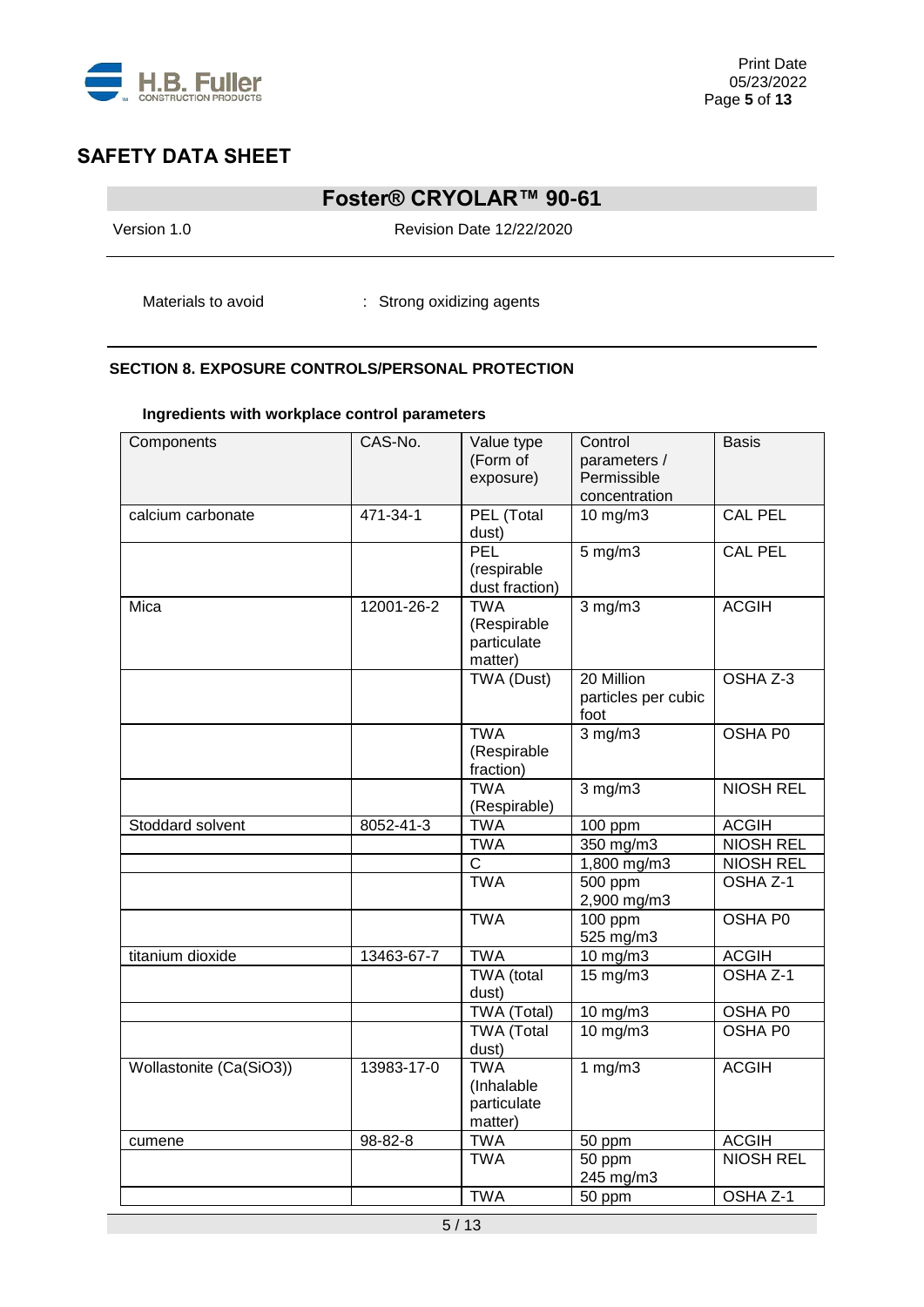

## **Foster® CRYOLAR™ 90-61**

Version 1.0 Revision Date 12/22/2020

|               |            |                                                     | 245 mg/m3                  |                |
|---------------|------------|-----------------------------------------------------|----------------------------|----------------|
|               |            | <b>TWA</b>                                          | 50 ppm<br>245 mg/m3        | OSHA P0        |
|               |            | PEL                                                 | 50 ppm<br>245 mg/m3        | <b>CAL PEL</b> |
| xylene        | 1330-20-7  | <b>TWA</b>                                          | $100$ ppm                  | <b>ACGIH</b>   |
|               |            | <b>STEL</b>                                         | 150 ppm                    | <b>ACGIH</b>   |
|               |            | <b>STEL</b>                                         | 150 ppm<br>655 mg/m3       | <b>OSHA P0</b> |
|               |            | <b>TWA</b>                                          | $100$ ppm<br>435 mg/m3     | <b>OSHA PO</b> |
|               |            | <b>TWA</b>                                          | 100 ppm<br>435 mg/m3       | OSHA Z-1       |
|               |            | <b>STEL</b>                                         | 150 ppm<br>655 mg/m3       | <b>CAL PEL</b> |
|               |            | $\overline{C}$                                      | 300 ppm                    | <b>CAL PEL</b> |
|               |            | PEL                                                 | $100$ ppm<br>435 mg/m3     | <b>CAL PEL</b> |
| Quartz (SiO2) | 14808-60-7 | <b>TWA</b><br>(Respirable<br>particulate<br>matter) | $0.025$ mg/m3              | <b>ACGIH</b>   |
|               |            | TWA (total<br>dust)                                 | 30 mg/m3<br>/ %SiO2+2      | OSHA Z-3       |
|               |            | <b>TWA</b><br>(respirable)                          | $10$ mg/m $3$<br>/ %SiO2+2 | OSHA Z-3       |
|               |            | <b>TWA</b><br>(respirable)                          | 250 mppcf<br>/%SiO2+5      | OSHA Z-3       |
|               |            | <b>TWA</b><br>(Respirable<br>fraction)              | $0.1$ mg/m $3$             | OSHA P0        |
|               |            | <b>TWA</b><br>(Respirable<br>dust)                  | $0.05$ mg/m3               | OSHA Z-1       |
|               |            | <b>PEL</b><br>(Respirable<br>dust)                  | $0.05$ mg/m $3$            | <b>CAL PEL</b> |
|               |            | <b>TWA</b><br>(respirable<br>dust fraction)         | $0.1$ mg/m $3$             | OSHA P0        |

**Engineering measures** : Use local exhaust ventilation or other engineering controls to minimize exposures.

#### **Personal protective equipment**

Respiratory protection : Use respiratory protection unless adequate local exhaust ventilation is provided or exposure assessment demonstrates that exposures are within recommended exposure guidelines.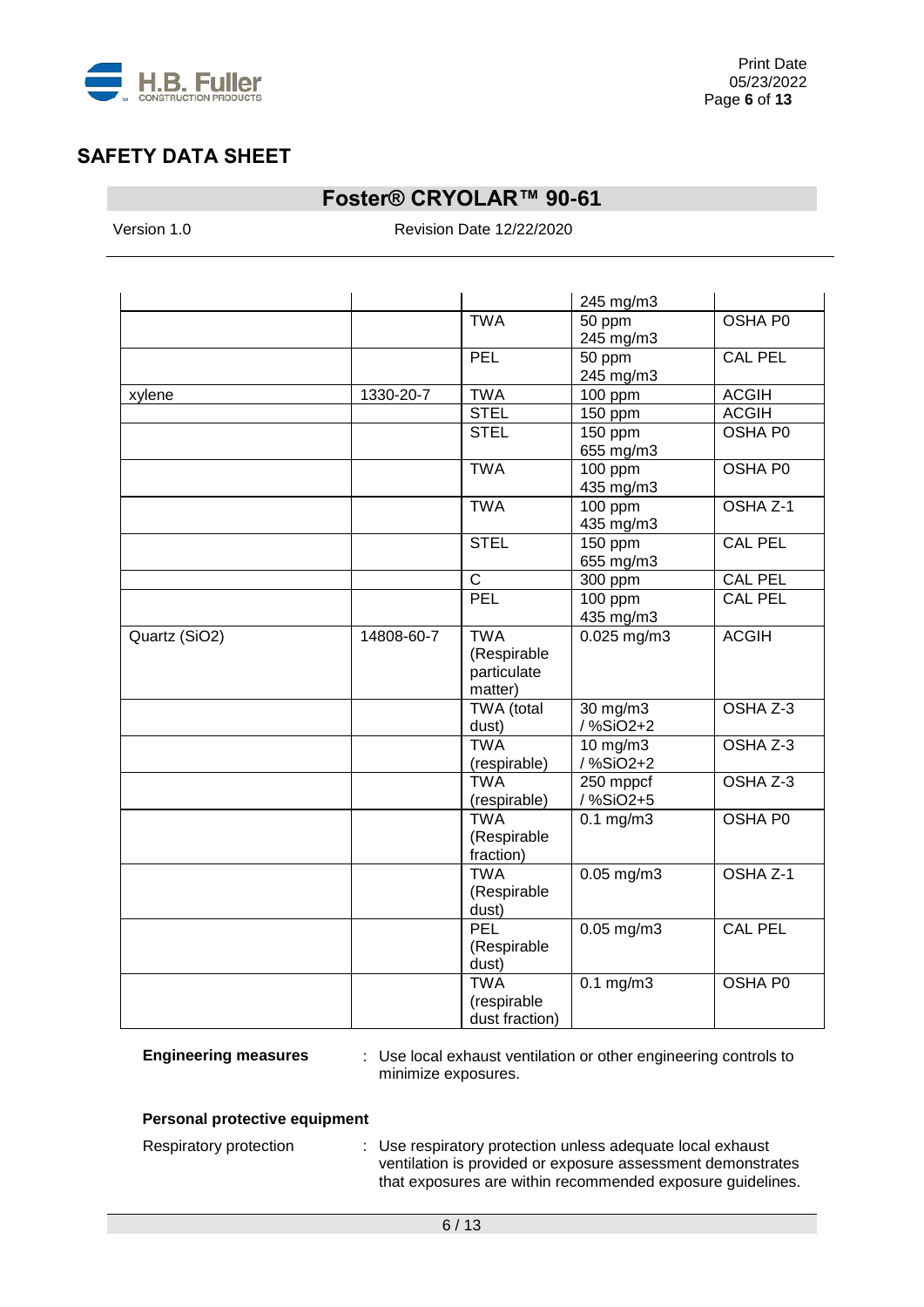

| Foster® CRYOLAR™ 90-61      |                                                                                |  |  |
|-----------------------------|--------------------------------------------------------------------------------|--|--|
| Version 1.0                 | Revision Date 12/22/2020                                                       |  |  |
| Filter type                 | : Organic vapor Type                                                           |  |  |
| Hand protection<br>Material | : Nitrile rubber                                                               |  |  |
| Eye protection              | : Safety glasses with side-shields                                             |  |  |
| Hygiene measures            | : Avoid contact with skin, eyes and clothing.<br>Provide adequate ventilation. |  |  |

### **SECTION 9. PHYSICAL AND CHEMICAL PROPERTIES**

| Appearance<br>Color<br>Odor<br>Odor Threshold | liquid<br>gray<br>solvent<br>No data available                     |
|-----------------------------------------------|--------------------------------------------------------------------|
| Melting point/freezing point                  | not determined<br>is                                               |
| Boiling point/boiling range                   | is not determined                                                  |
| Evaporation rate<br>Upper explosion limit     | is not determined<br>Upper flammability limit<br>is not determined |
| Flash Point:                                  | $: 46 °C$ (closed cup)                                             |
| Lower explosion limit                         | : Lower flammability limit<br>is not determined                    |
| Density                                       | : 9.1 - 9.5 lb/gal                                                 |
| Solubility(ies)<br>Water solubility           | determined<br>not<br>İS                                            |
| Partition coefficient: n-<br>octanol/water    | No data available                                                  |
| Viscosity<br>Viscosity, kinematic             | is not determined                                                  |
| VOC, less water, in g/l                       | 484                                                                |

### **SECTION 10. STABILITY AND REACTIVITY**

| Chemical stability                    | : The product is chemically stable.        |
|---------------------------------------|--------------------------------------------|
| Possibility of hazardous<br>reactions | : Hazardous polymerization does not occur. |
| Conditions to avoid                   | : Heat, flames and sparks.                 |
| Hazardous decomposition               | : Stable under normal conditions.          |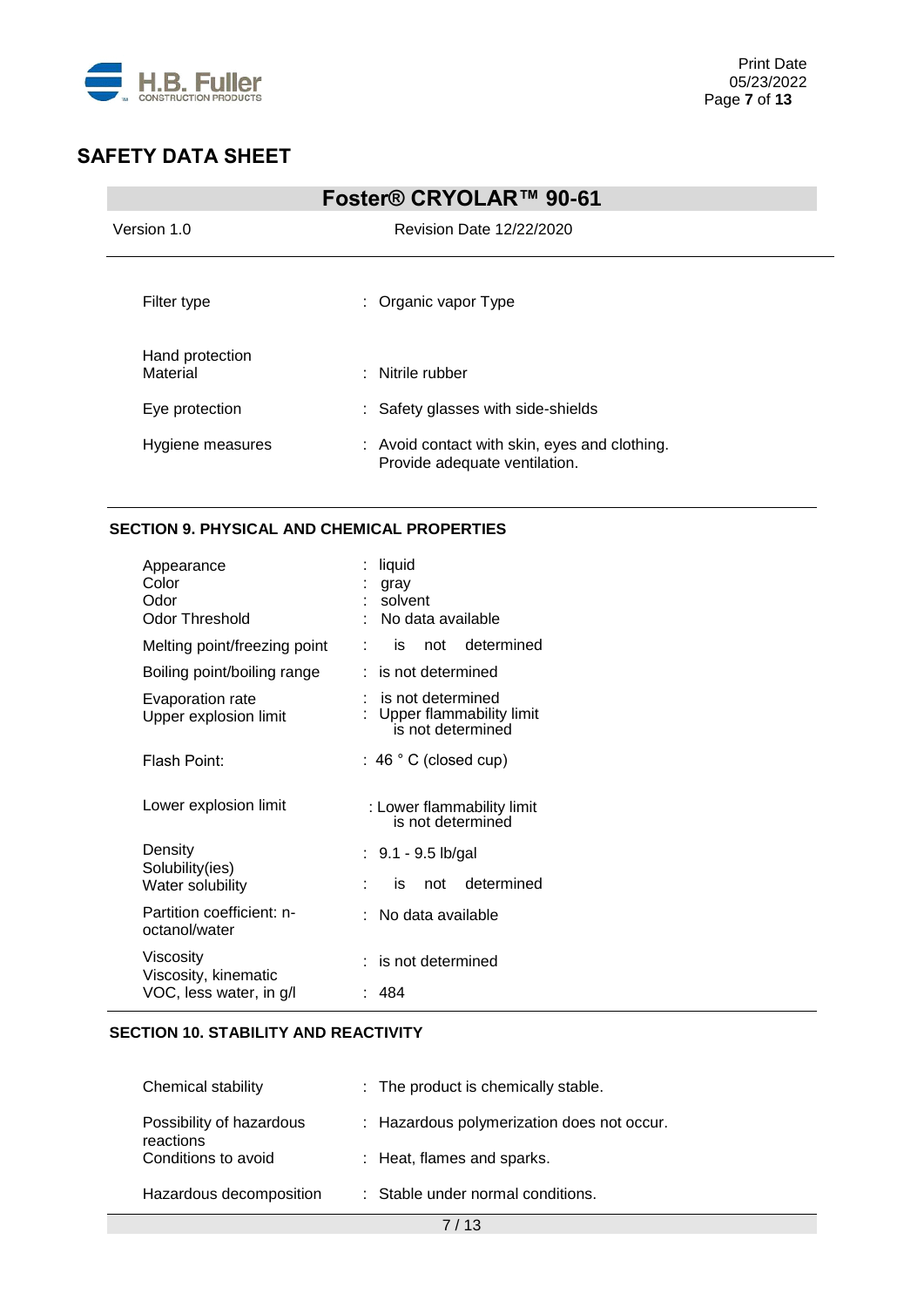

## **Foster® CRYOLAR™ 90-61**

Version 1.0 Revision Date 12/22/2020

products

### **SECTION 11. TOXICOLOGICAL INFORMATION**

### **Acute toxicity**

| <b>Product:</b>                                |                                                                                                                      |
|------------------------------------------------|----------------------------------------------------------------------------------------------------------------------|
| Acute oral toxicity                            | : Acute toxicity estimate : $> 5,000$ mg/kg<br>Method: Calculation method                                            |
| Acute inhalation toxicity                      | : Acute toxicity estimate : 82.62 mg/l<br>Exposure time: 4 h<br>Test atmosphere: vapor<br>Method: Calculation method |
| Acute dermal toxicity                          | : Acute toxicity estimate $:$ > 5,000 mg/kg<br>Method: Calculation method                                            |
| Components:                                    |                                                                                                                      |
| 1,2,4-trimethylbenzene:<br>Acute oral toxicity | : LD50 Oral Rat: 3,400 mg/kg                                                                                         |
| Acute inhalation toxicity                      | : LC50 Rat: 18 mg/l<br>Exposure time: 4 h<br>Test atmosphere: vapor                                                  |
| Acute dermal toxicity                          | : LD50 Dermal Rabbit: $>$ 3,160 mg/kg                                                                                |
| cumene:<br>Acute oral toxicity                 | LD50 Oral Rat: 1,400 mg/kg                                                                                           |
| xylene:<br>Acute oral toxicity                 | : LD50 Oral Rat: 4,300 mg/kg                                                                                         |
| Acute inhalation toxicity                      | : LC50 Rat: 47,635 mg/l<br>Exposure time: 4 h<br>Test atmosphere: vapor                                              |

| bis(1,2,2,6,6-pentamethyl-4-piperidyl) sebacate: |                              |
|--------------------------------------------------|------------------------------|
| Acute oral toxicity                              | : LD50 Oral Rat: 2,615 mg/kg |

#### **Skin corrosion/irritation**

No data available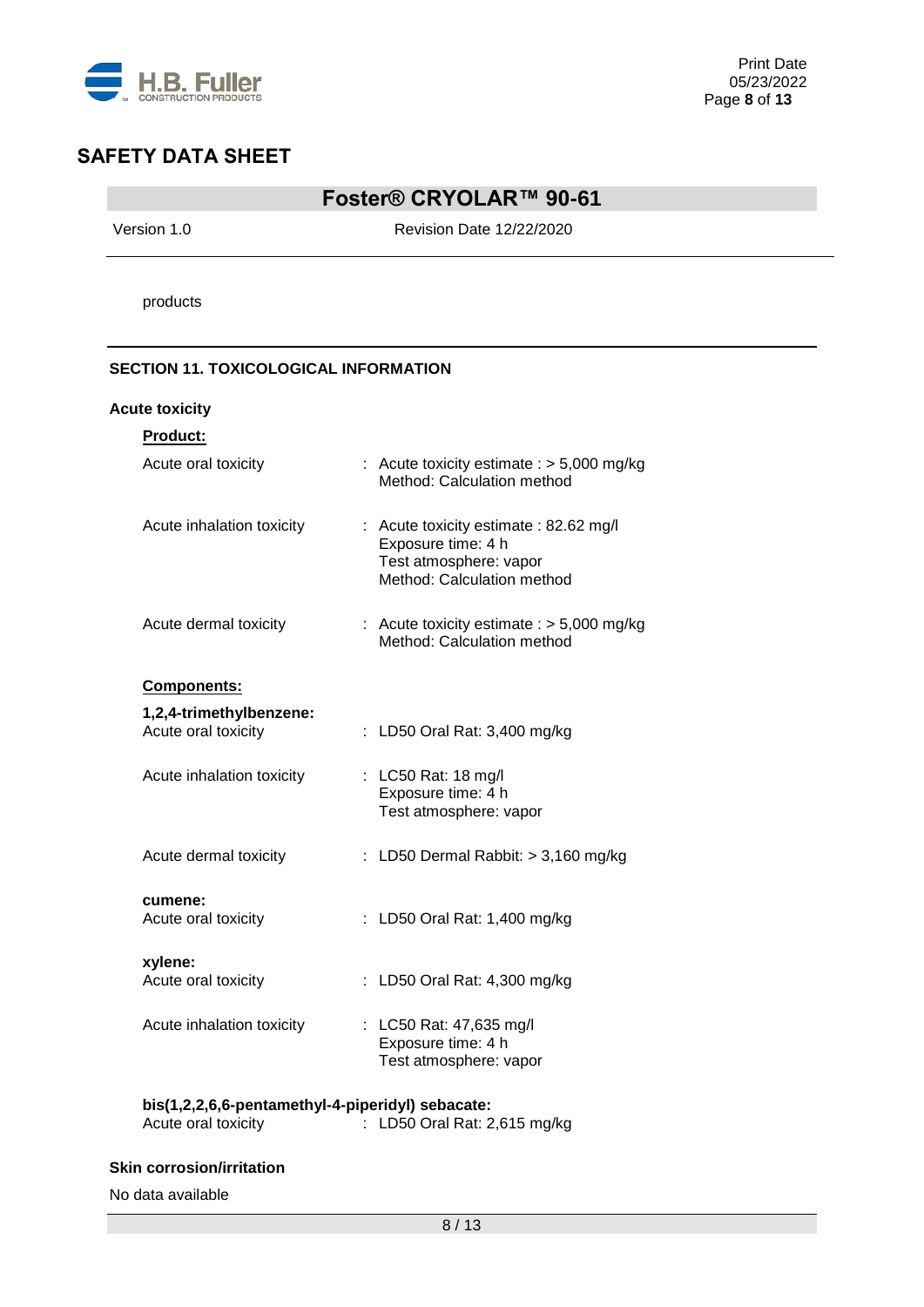

## **Foster® CRYOLAR™ 90-61**

Version 1.0 Revision Date 12/22/2020

### **Serious eye damage/eye irritation**

No data available

### **Respiratory or skin sensitization**

No data available

#### **Germ cell mutagenicity**

No data available

#### **Carcinogenicity**

No data available

#### **Reproductive toxicity**

No data available

#### **STOT-single exposure**

No data available

### **STOT-repeated exposure**

No data available

### **Aspiration toxicity**

**Components:**

No data available

### **SECTION 12. ECOLOGICAL INFORMATION**

#### **Ecotoxicity**

| 1,2,4-trimethylbenzene :                               |                                                                                                                             |
|--------------------------------------------------------|-----------------------------------------------------------------------------------------------------------------------------|
| Toxicity to fish                                       | : LC50 (Pimephales promelas (fathead minnow)): 7.19 - 8.28<br>mq/l<br>Exposure time: 96 h<br>Test Method: flow-through test |
| Toxicity to daphnia and other<br>aquatic invertebrates | : EC50 (Daphnia magna (Water flea)): 6.14 mg/l<br>Exposure time: 48 h<br>Test Method: static test                           |
| mesitylene :                                           |                                                                                                                             |
| Toxicity to fish                                       | : LC50 (Pimephales promelas (fathead minnow)): 3.48 mg/l<br>Exposure time: 96 h<br>Test Method: static test                 |
| Toxicity to daphnia and other<br>aquatic invertebrates | : EC50 (Daphnia magna (Water flea)): 50 mg/l<br>Exposure time: 24 h                                                         |
|                                                        | 9/13                                                                                                                        |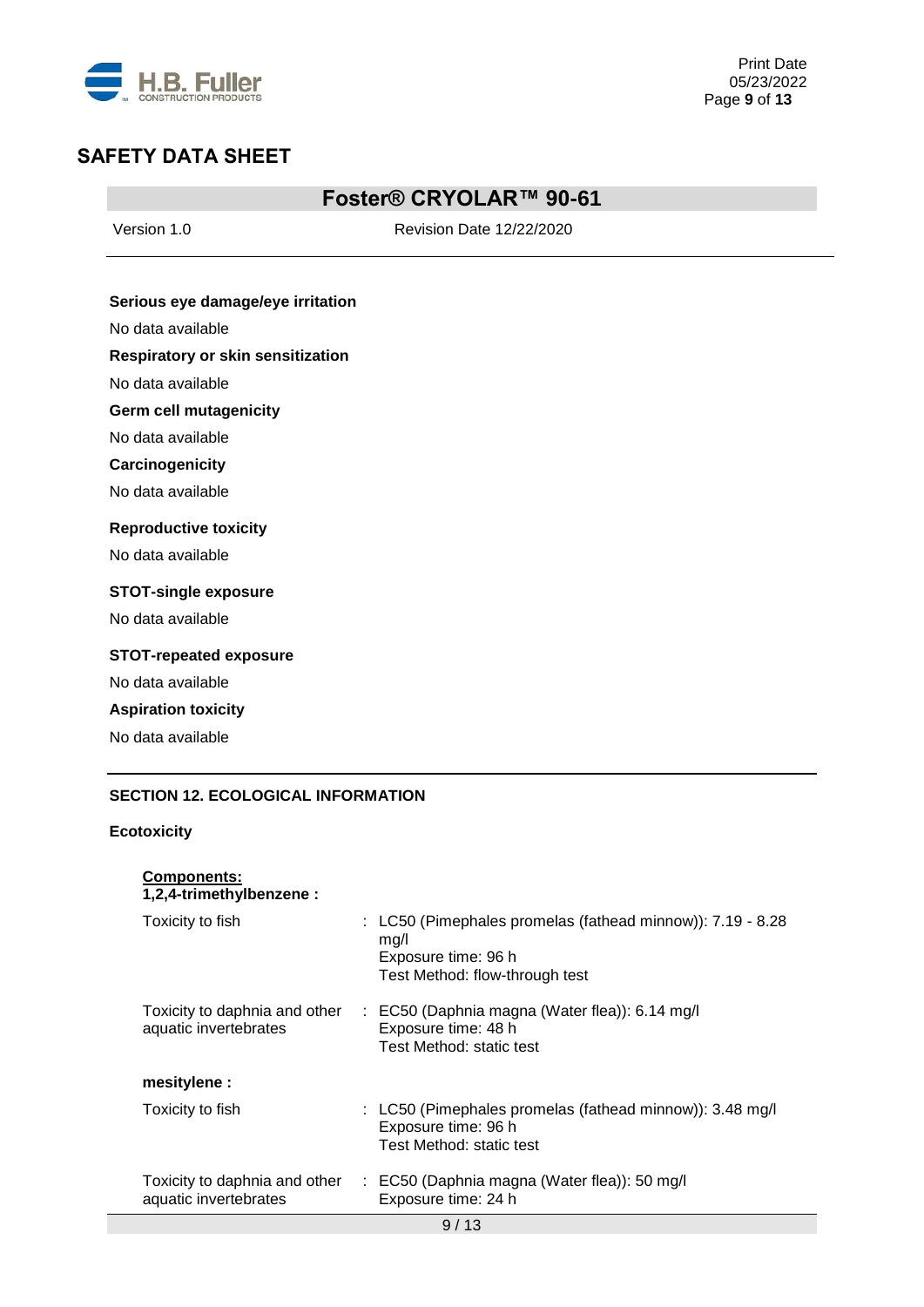

| Foster® CRYOLAR™ 90-61                                 |                                                                                                                        |  |
|--------------------------------------------------------|------------------------------------------------------------------------------------------------------------------------|--|
| Version 1.0                                            | <b>Revision Date 12/22/2020</b>                                                                                        |  |
|                                                        |                                                                                                                        |  |
|                                                        | Test Method: static test                                                                                               |  |
| cumene:                                                |                                                                                                                        |  |
| Toxicity to fish                                       | : LC50 (Oncorhynchus mykiss (rainbow trout)): 2.7 mg/l<br>Exposure time: 96 h<br>Test Method: semi-static test         |  |
| Toxicity to daphnia and other<br>aquatic invertebrates | : EC50 (Daphnia magna (Water flea)): 0.6 mg/l<br>Exposure time: 48 h<br>Test Method: static test                       |  |
| Toxicity to algae                                      | : EC50 (Pseudokirchneriella subcapitata (microalgae)): 2.6 mg/l<br>Exposure time: 72 h<br>Test Type: flow-through test |  |
| bis(1,2,2,6,6-pentamethyl-4-piperidyl) sebacate :      |                                                                                                                        |  |
| Toxicity to fish                                       | : LC50 (Lepomis macrochirus (Bluegill sunfish)): 0.97 mg/l<br>Exposure time: 96 h<br>Test Method: static test          |  |
| Persistence and degradability                          |                                                                                                                        |  |
| No data available<br><b>Bioaccumulative potential</b>  |                                                                                                                        |  |
| <b>Mobility in soil</b>                                |                                                                                                                        |  |
| No data available                                      |                                                                                                                        |  |
| Other adverse effects                                  |                                                                                                                        |  |
| No data available                                      |                                                                                                                        |  |

### **Disposal methods**

| Waste from residues | : This product meets the definition of hazardous waste under<br>the U.S. EPA Hazardous Waste Regulations 40 CFR 261. It is<br>ignitable waste class D001. Disposal via incineration is<br>recommended. Consult your state, local, or provincial<br>authorities for more restrictive requirements.<br>The hazard and precautionary statements displayed on the<br>label also apply to any residues left in the container. |
|---------------------|--------------------------------------------------------------------------------------------------------------------------------------------------------------------------------------------------------------------------------------------------------------------------------------------------------------------------------------------------------------------------------------------------------------------------|
|                     |                                                                                                                                                                                                                                                                                                                                                                                                                          |

### **SECTION 14. TRANSPORT INFORMATION**

### **Special precautions for user**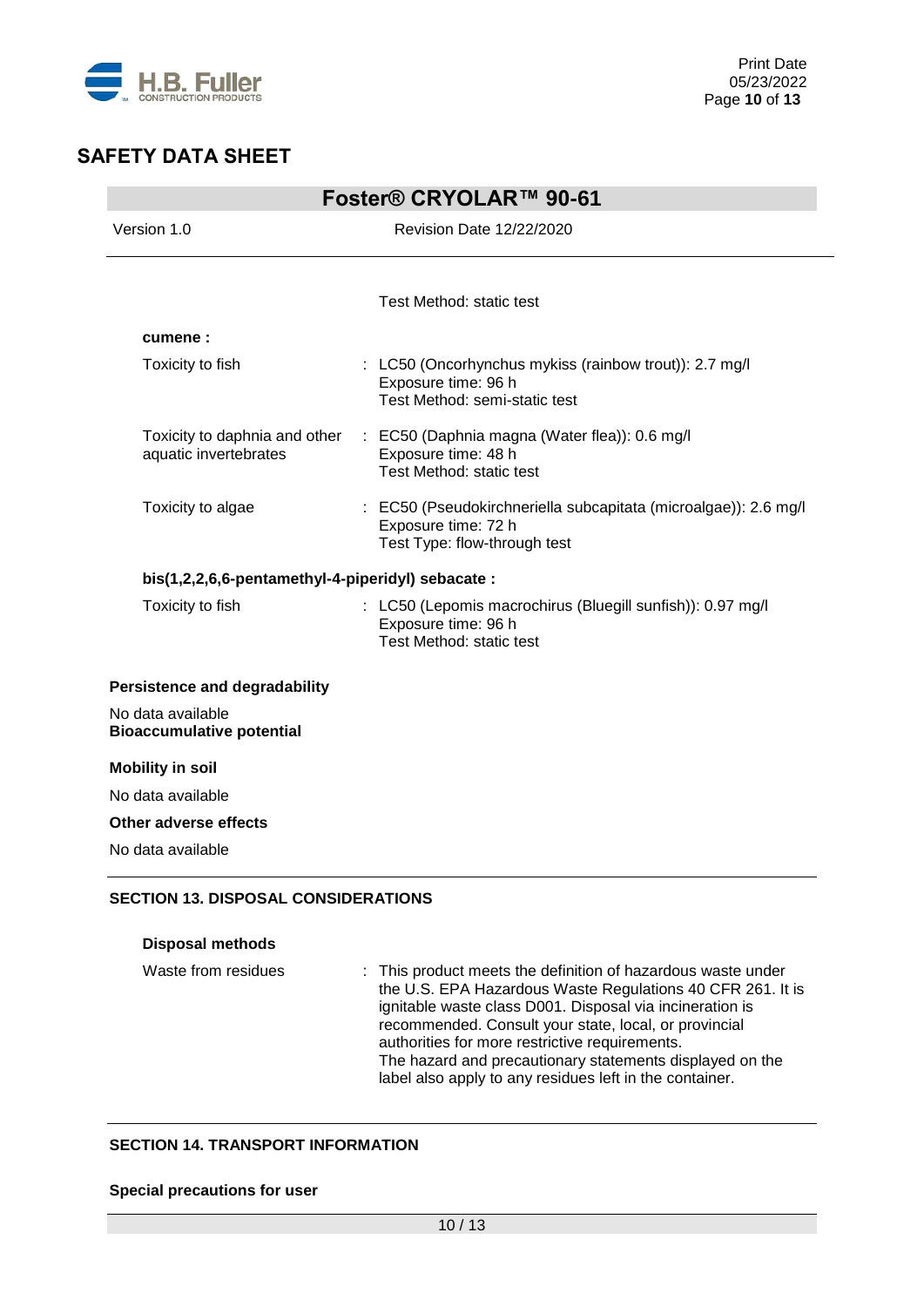

# **Foster® CRYOLAR™ 90-61**

Version 1.0 Revision Date 12/22/2020

Not applicable

### **Domestic regulation**

| <b>49 CFR</b>        |    |                             |
|----------------------|----|-----------------------------|
| UN/ID/NA number      |    | : 1993                      |
| Proper shipping name |    | : Flammable liquids, n.o.s. |
|                      |    | (PETROLEUM DISTILLATES)     |
| Class                |    | $\therefore$ 3              |
| Packing group        |    | : III                       |
| Labels               |    | $\therefore$ 3              |
| <b>ERG Code</b>      |    | : 128                       |
| Marine pollutant     | ä, | yes                         |

### **International Regulations**

| <b>IATA-DGR</b>                             |                                                       |
|---------------------------------------------|-------------------------------------------------------|
| UN/ID No.                                   | : 1993                                                |
| Proper shipping name                        | : Flammable liquid, n.o.s.<br>(PETROLEUM DISTILLATES) |
| Packing group                               | : III                                                 |
| Labels                                      | : 3                                                   |
| Packing instruction<br>(passenger aircraft) | : Transport forbidden                                 |
| <b>IMDG-Code</b>                            |                                                       |
| UN number                                   | : 1993                                                |
| Proper shipping name                        | : FLAMMABLE LIQUID, N.O.S.<br>(PETROLEUM DISTILLATES) |
| Class                                       | $\therefore$ 3                                        |
| Packing group                               | : III                                                 |
| Labels                                      | : 3                                                   |
| EmS Code                                    | : F-E, <u>S-E</u>                                     |
| Marine pollutant                            | ves                                                   |

### **Transport in bulk according to Annex II of MARPOL 73/78 and the IBC Code**

Not applicable for product as supplied.

### **SECTION 15. REGULATORY INFORMATION**

| SARA 311/312 Hazards | : Flammable (gases, aerosols, liquids, or solids)            |
|----------------------|--------------------------------------------------------------|
|                      | Respiratory or skin sensitization                            |
|                      | Aspiration hazard                                            |
|                      | Skin corrosion or irritation                                 |
|                      | Serious eye damage or eye irritation                         |
|                      | Specific target organ toxicity (single or repeated exposure) |
|                      |                                                              |

11 / 13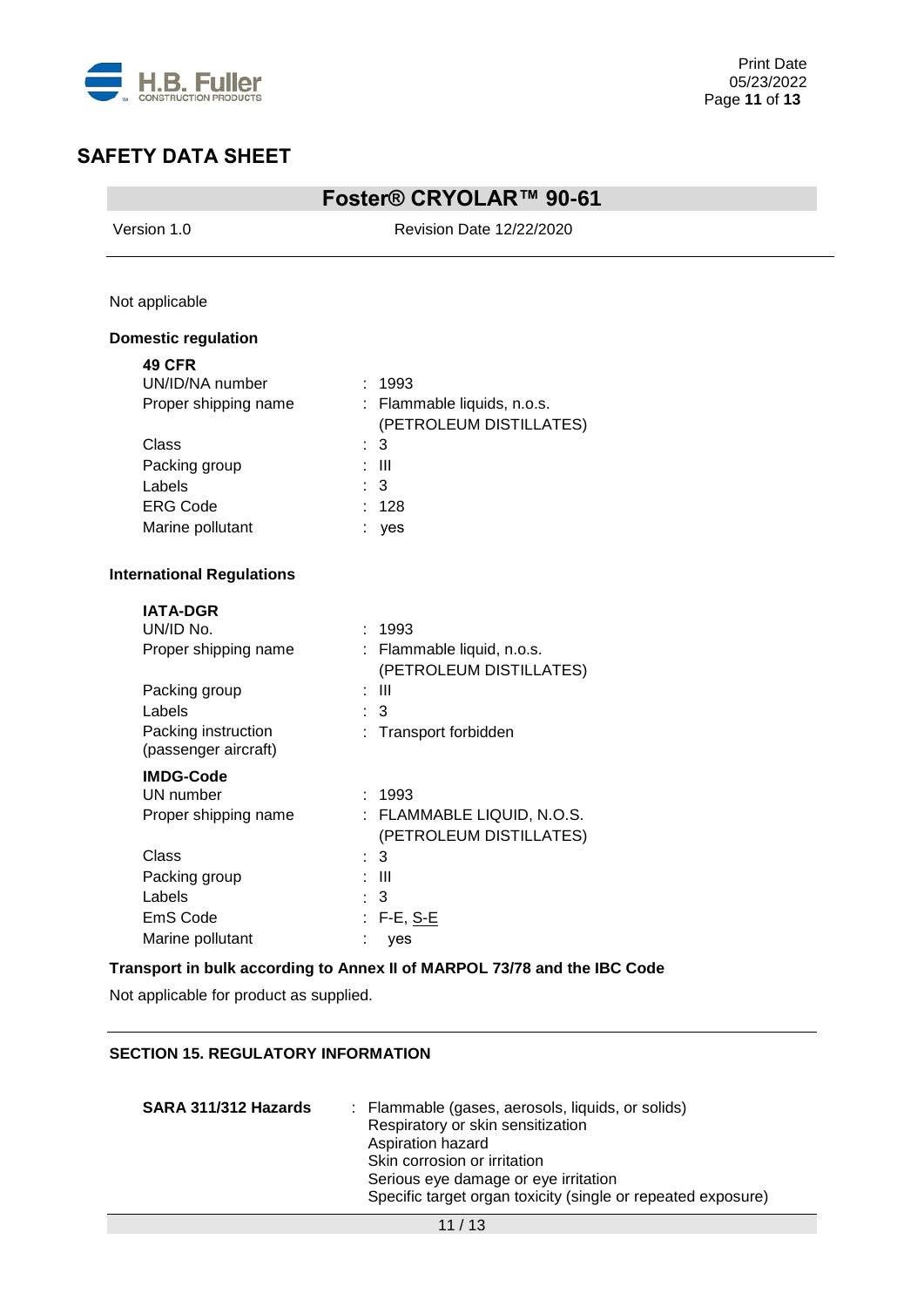

|                                                                                                             |                                          | Foster® CRYOLAR™ 90-61                                                                                                                                                                                                                                                                                                                                                                                                                                                                                                                                                                                                                                                   |                                              |
|-------------------------------------------------------------------------------------------------------------|------------------------------------------|--------------------------------------------------------------------------------------------------------------------------------------------------------------------------------------------------------------------------------------------------------------------------------------------------------------------------------------------------------------------------------------------------------------------------------------------------------------------------------------------------------------------------------------------------------------------------------------------------------------------------------------------------------------------------|----------------------------------------------|
| Version 1.0                                                                                                 |                                          | <b>Revision Date 12/22/2020</b>                                                                                                                                                                                                                                                                                                                                                                                                                                                                                                                                                                                                                                          |                                              |
|                                                                                                             |                                          |                                                                                                                                                                                                                                                                                                                                                                                                                                                                                                                                                                                                                                                                          |                                              |
| <b>SARA 302</b>                                                                                             |                                          | This material does not contain any components with a section 302<br>EHS TPQ.                                                                                                                                                                                                                                                                                                                                                                                                                                                                                                                                                                                             |                                              |
| <b>SARA 313</b>                                                                                             |                                          | The following components are subject to reporting levels established<br>by SARA Title III, Section 313:                                                                                                                                                                                                                                                                                                                                                                                                                                                                                                                                                                  |                                              |
|                                                                                                             |                                          | 1,2,4-trimethylbenzene<br>cumene<br>xylene<br>2-(propyloxy)ethanol                                                                                                                                                                                                                                                                                                                                                                                                                                                                                                                                                                                                       | 95-63-6<br>98-82-8<br>1330-20-7<br>2807-30-9 |
| <b>Clean Air Act</b>                                                                                        |                                          |                                                                                                                                                                                                                                                                                                                                                                                                                                                                                                                                                                                                                                                                          |                                              |
|                                                                                                             |                                          | The following chemical(s) are listed as HAP under the U.S. Clean Air Act, Section 112 (40 CFR                                                                                                                                                                                                                                                                                                                                                                                                                                                                                                                                                                            |                                              |
| $61)$ :                                                                                                     | cumene<br>xylene<br>2-(propyloxy)ethanol |                                                                                                                                                                                                                                                                                                                                                                                                                                                                                                                                                                                                                                                                          | 98-82-8<br>1330-20-7<br>2807-30-9            |
|                                                                                                             | <b>US State Regulations</b>              |                                                                                                                                                                                                                                                                                                                                                                                                                                                                                                                                                                                                                                                                          |                                              |
| <b>California Prop 65</b>                                                                                   |                                          | Please contact Supplier for more information.                                                                                                                                                                                                                                                                                                                                                                                                                                                                                                                                                                                                                            |                                              |
| <b>TSCA</b><br><b>DSL</b><br><b>AICS</b><br>ENCS<br><b>KECI</b><br><b>PICCS</b><br><b>IECSC</b><br>(Taiwan) |                                          | The ingredients of this product are reported in the following inventories:<br>All substances listed as active on the TSCA inventory<br>All components of this product are on the Canadian DSL<br>On the inventory, or in compliance with the inventory<br>On the inventory, or in compliance with the inventory<br>On the inventory, or in compliance with the inventory<br>On the inventory, or in compliance with the inventory<br>On the inventory, or in compliance with the inventory<br>Inventories LegendTSCA (USA), DSL (Canada), REACH(Europe), AICS (Australia), NZIoC<br>(New Zealand), ENCS (Japan), KECI (Korea), PICCS (Philippines), IECSC (China), TWINV |                                              |

### **SECTION 16. OTHER INFORMATION**

Prepared by: Global Regulatory Department - phone: 1-651-236-5842 - email: msds.request@hbfuller.com